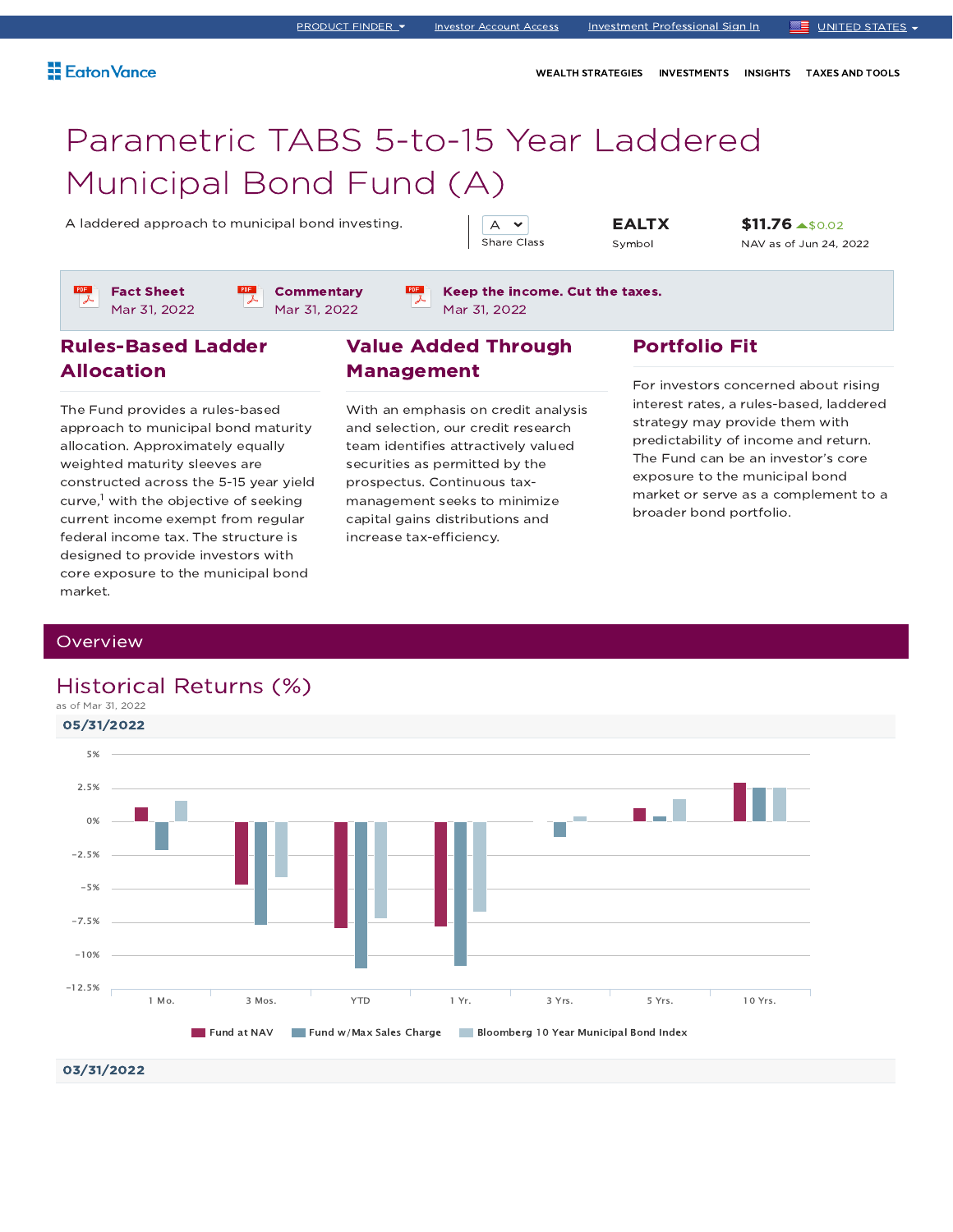



| 05/31/2022                                          |         |          |          |          |         |      |      |
|-----------------------------------------------------|---------|----------|----------|----------|---------|------|------|
| <b>Fund at NAV</b>                                  | 1.15    | $-4.69$  | $-7.96$  | $-7.84$  | $-0.03$ | 1.11 | 2.98 |
| Fund w/Max Sales Charge                             | $-2.15$ | $-7.77$  | $-10.95$ | $-10.82$ | $-1.12$ | 0.45 | 2.63 |
| Bloomberg 10 Year Municipal Bond Index <sup>2</sup> | 1.61    | $-4.19$  | $-7.25$  | $-6.72$  | 0.49    | 1.79 | 2.62 |
| 03/31/2022                                          |         |          |          |          |         |      |      |
| <b>Fund at NAV</b>                                  | $-3.21$ | $-6.52$  | $-6.52$  | $-5.33$  | 1.08    | 2.02 | 3.41 |
| Fund w/Max Sales Charge                             | $-7.81$ | $-10.94$ | $-10.94$ | $-9.81$  | $-0.55$ | 1.03 | 2.91 |
| Bloomberg 10 Year Municipal Bond Index <sup>2</sup> | $-3.13$ | $-6.23$  | $-6.23$  | $-4.79$  | 1.45    | 2.58 | 2.96 |

Past performance is no guarantee of future results. Investment return and principal value will fluctuate so that shares, when redeemed, may be worth more or less than their original cost. Performance is for the stated time period only; due to market volatility, the Fund's current performance may be lower or higher than quoted. Returns are historical and are calculated by determining the percentage change in net asset value (NAV) with all distributions reinvested. Returns for other classes of shares offered by the Fund are different. Performance less than or equal to one year is cumulative. Prior to 4/15/15, Fund was called Eaton Vance Tax-Advantaged Bond Strategies Long Term Fund, had <sup>a</sup> different objective and employed <sup>a</sup> different investment strategy. Please see prospectus for more details. Max Sales Charge: 3.25%.

#### Fund Facts as of May 31, 2022

| as UI May UI, ZUZZ                   |                           |
|--------------------------------------|---------------------------|
| <b>Performance Inception</b>         | 02/01/2010                |
| <b>Investment Objective</b>          | Current tax-exempt income |
| <b>Total Net Assets</b>              | \$722.2M                  |
| Expense Ratio (Gross) <sup>3,4</sup> | 0.66%                     |
| Expense Ratio (Net) <sup>3,4</sup>   | 0.65%                     |
| <b>CUSIP</b>                         | 27826M759                 |

### Top 10 Holdings  $(\%)^{5,6}$ as of May 31, 2022

| <b>Kentucky Public Energy Authority</b>      | 2.30  |
|----------------------------------------------|-------|
| <b>Main Street Natural Gas Inc.</b>          | 2.24  |
| <b>Triborough Bridge Tunnel Authority</b>    | 2.14  |
| <b>CommonSpirit Health Obligated Group</b>   | 1.71  |
| <b>City of Portland OR</b>                   | 1.05  |
| <b>Seattle Housing Authority</b>             | 0.97  |
| <b>District of Columbia</b>                  | 0.96  |
| <b>Metropolitan Transportation Authority</b> | 0.93  |
| <b>State of Illinois</b>                     | 0.81  |
| <b>City of New York NY</b>                   | 0.80  |
| Total                                        | 13.91 |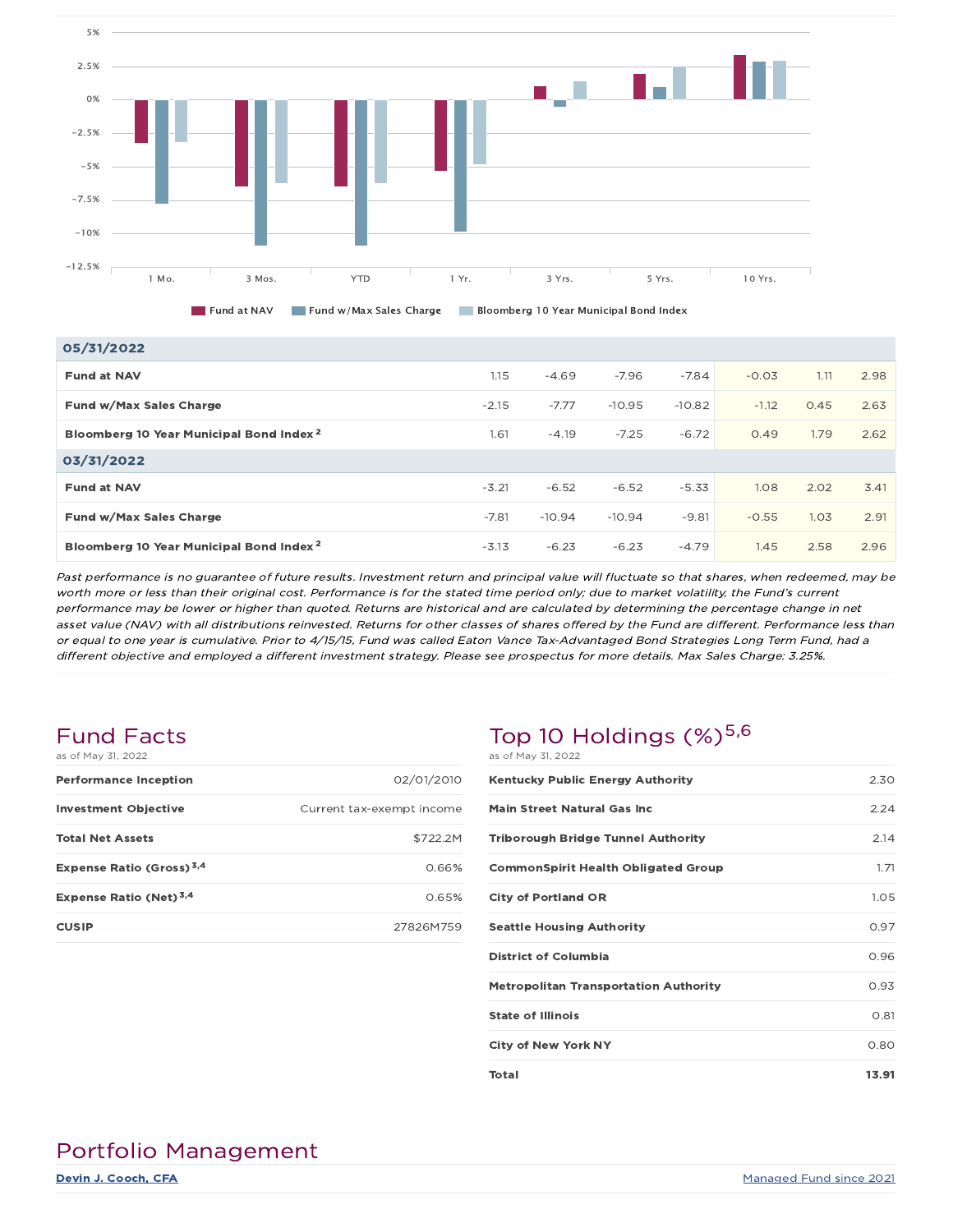|  | Alison Wagner. CFA |  |
|--|--------------------|--|
|--|--------------------|--|

Portfolio profile subject to change due to active management. Percentages may not total 100% due to rounding. Fund primarily invests in an affiliated investment company (Portfolio) with the same objective(s) and policies as the Fund and may also invest directly. References to investments are to the aggregate holdings of the Fund and the Portfolio.

### About Risk:

The value of investments held by the Fund may increase or decrease in response to economic, and financial events (whether real, expected or perceived) in the U.S. and global markets. There generally is limited public information about municipal issuers. As interest rates rise, the value of certain income investments is likely to decline. Investments in debt instruments may be affected by changes in the creditworthiness of the issuer and are subject to the risk of non-payment of principal and interest. The value of income securities also may decline because of real or perceived concerns about the issuer's ability to make principal and interest payments. The Fund is exposed to liquidity risk when trading volume, lack of a market maker or trading partner, large position size, market conditions, or legal restrictions impair its ability to sell particular investments or to sell them at advantageous market prices. The impact of the coronavirus on global markets could last for an extended period and could adversely affect the Fund's performance. No fund is a complete investment program and you may lose money investing in a fund. The Fund may engage in other investment practices that may involve additional risks and you should review the **Fund prospectus** for a complete description.

1. Yield curve is a graphical representation of the yields offered by bonds of various maturities. The yield curve flattens when longterm rates fall and/or short-term rates increase, and the yield curve steepens when long-term rates increase and/or short-term rates fall.

2. Bloomberg 10 Year Municipal Bond Index is an unmanaged index of municipal bonds traded in the U.S. with maturities ranging from 8-12 years. Unless otherwise stated, index returns do not reflect the effect of any applicable sales charges, commissions, expenses, taxes or leverage, as applicable. It is not possible to invest directly in an index. Historical performance of the index illustrates market trends and does not represent the past or future performance of the fund.

3. Source: Fund prospectus.

4. Net expense ratio reflects a contractual expense reimbursement that continues through 5/31/23. Without the reimbursement, if applicable, performance would have been lower.

5. Top 10 Holdings excludes cash and equivalents.

6. Percent of total net assets.

#### Performance

### Historical Returns (%)



03/31/2022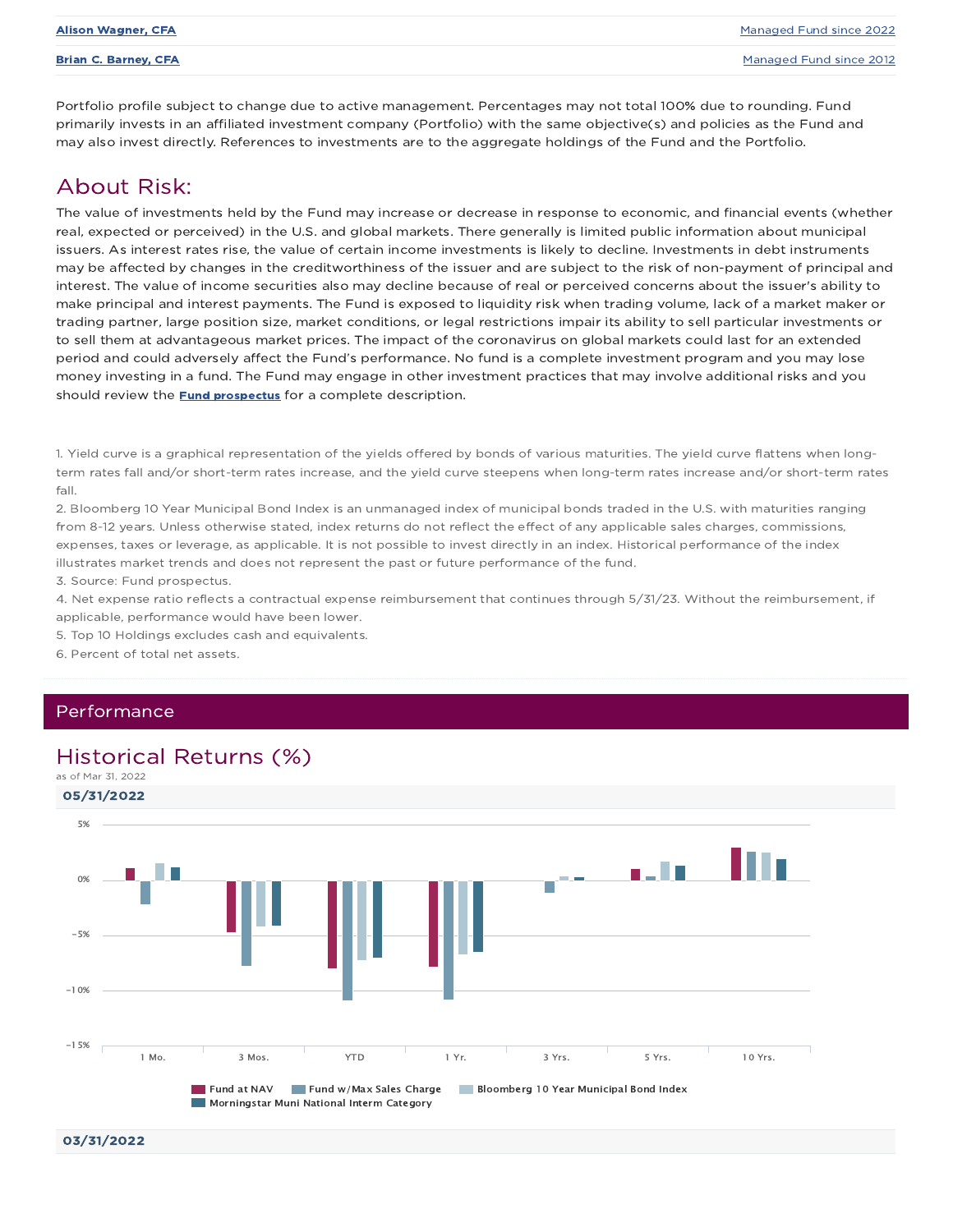

Morningstar Muni National Interm Category

Fund at NAV Fund w/Max Sales Charge Bloomberg 10 Year Municipal Bond Index

|  |  | orningstar Muni National Interm Category |
|--|--|------------------------------------------|
|  |  |                                          |

| 05/31/2022                                             |         |          |          |          |         |      |      |
|--------------------------------------------------------|---------|----------|----------|----------|---------|------|------|
| <b>Fund at NAV</b>                                     | 1.15    | $-4.69$  | $-7.96$  | $-7.84$  | $-0.03$ | 1.11 | 2.98 |
| Fund w/Max Sales Charge                                | $-2.15$ | $-7.77$  | $-10.95$ | $-10.82$ | $-1.12$ | 0.45 | 2.63 |
| Bloomberg 10 Year Municipal Bond Index <sup>2</sup>    | 1.61    | $-4.19$  | $-7.25$  | $-6.72$  | 0.49    | 1.79 | 2.62 |
| Morningstar Muni National Interm Category <sup>7</sup> | 1.19    | $-4.16$  | $-7.06$  | $-6.53$  | 0.35    | 1.44 | 1.98 |
| 03/31/2022                                             |         |          |          |          |         |      |      |
| <b>Fund at NAV</b>                                     | $-3.21$ | $-6.52$  | $-6.52$  | $-5.33$  | 1.08    | 2.02 | 3.41 |
| Fund w/Max Sales Charge                                | $-7.81$ | $-10.94$ | $-10.94$ | $-9.81$  | $-0.55$ | 1.03 | 2.91 |
| Bloomberg 10 Year Municipal Bond Index <sup>2</sup>    | $-3.13$ | $-6.23$  | $-6.23$  | $-4.79$  | 1.45    | 2.58 | 2.96 |
| Morningstar Muni National Interm Category <sup>7</sup> | $-2.82$ | $-5.77$  | $-5.77$  | $-4.03$  | 1.35    | 2.11 | 2.32 |

Past performance is no guarantee of future results. Investment return and principal value will fluctuate so that shares, when redeemed, may be worth more or less than their original cost. Performance is for the stated time period only; due to market volatility, the Fund's current performance may be lower or higher than quoted. Returns are historical and are calculated by determining the percentage change in net asset value (NAV) with all distributions reinvested. Returns for other classes of shares offered by the Fund are different. Performance less than or equal to one year is cumulative. Prior to 4/15/15, Fund was called Eaton Vance Tax-Advantaged Bond Strategies Long Term Fund, had <sup>a</sup> different objective and employed <sup>a</sup> different investment strategy. Please see prospectus for more details. Max Sales Charge: 3.25%.

## Calendar Year Returns (%)

|                                                     | 2012  | 2013    | 2014  | 2015 | 2016    | 2017 | 2018 | 2019 | 2020 | 2021 |
|-----------------------------------------------------|-------|---------|-------|------|---------|------|------|------|------|------|
| <b>Fund at NAV</b>                                  | 10.74 | $-3.62$ | 14.95 | 4.45 | $-0.08$ | 5.85 | 0.13 | 6.61 | 5.46 | 0.86 |
| Bloomberg 10 Year Municipal Bond Index <sup>2</sup> | 5.70  | $-2.17$ | 8.72  | 3.76 | $-0.12$ | 5.83 | 1.41 | 7.70 | 5.62 | 0.96 |

Fund Facts

| Expense Ratio (Gross) <sup>3,4</sup> | 0.66%      |
|--------------------------------------|------------|
| Expense Ratio (Net) <sup>3,4</sup>   | 0.65%      |
| <b>Performance Inception</b>         | 02/01/2010 |
| <b>Distribution Frequency</b>        | Monthly    |

## Yield Information

as of May 31, 2022

| <b>Distribution Rate at NAV</b>          | 1.62% |
|------------------------------------------|-------|
| Subsidized SEC 30-day Yield <sup>8</sup> | 216%  |
| Unsubsidized SEC 30-day Yield            | 2.12% |

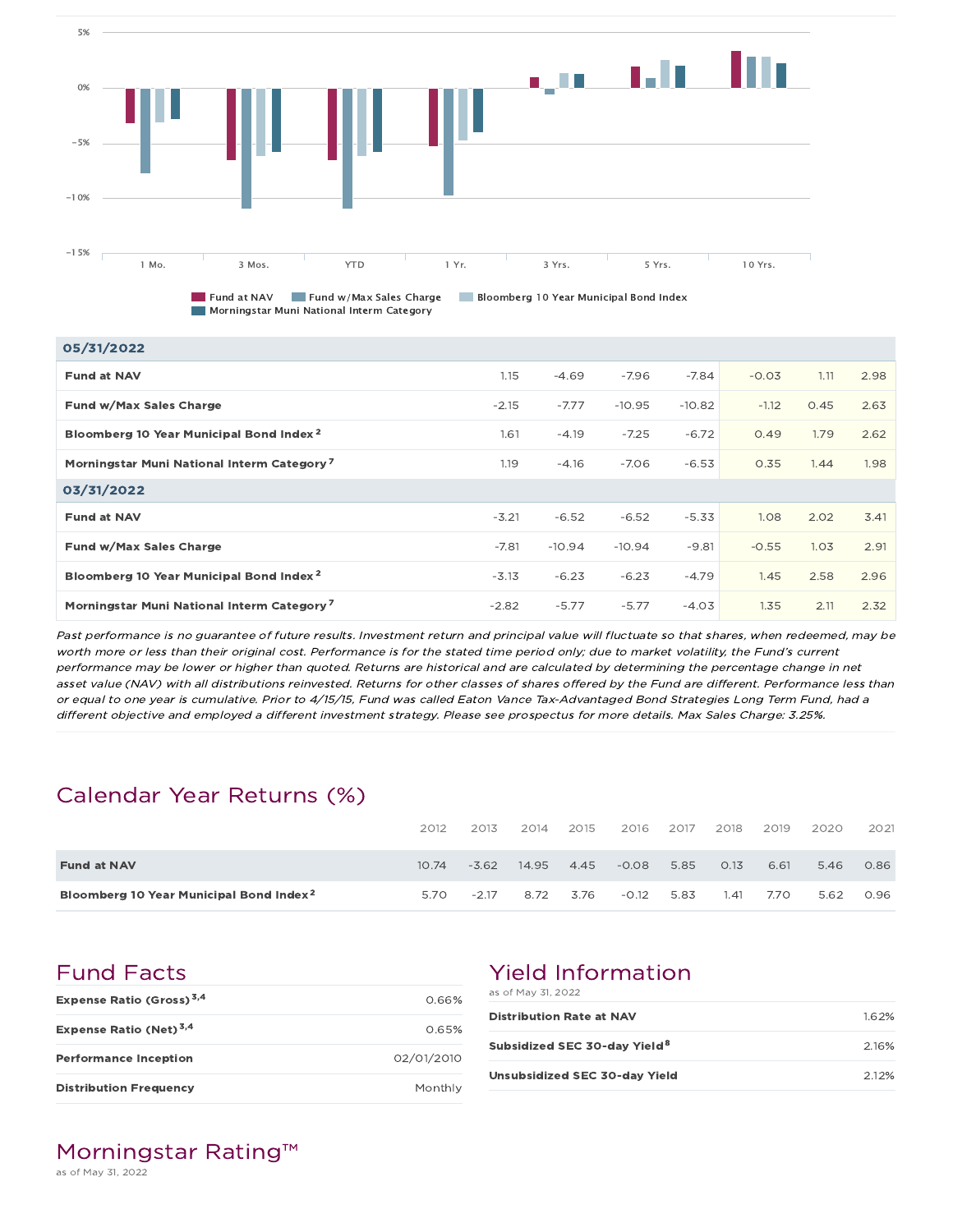| <b>Time Period</b> | Rating | Funds in<br>Muni National Interm<br>Category |
|--------------------|--------|----------------------------------------------|
| Overall            | ***    | 273                                          |
| 3 Years            | **     | 273                                          |
| 5 Years            | **     | 240                                          |
| 10 Years           | ****   | 174                                          |

The Morningstar Rating™ for funds, or "star rating", is calculated for managed products (including mutual funds and exchange-traded funds) with at least a three-year history. Exchange-traded funds and open-ended mutual funds are considered a single population for comparative purposes. It is calculated based on a Morningstar Risk-Adjusted Return measure that accounts for variation in a managed product's monthly excess performance, placing more emphasis on downward variations and rewarding consistent performance. The top 10% of products in each product category receive 5 stars, the next 22.5% receive 4 stars, the next 35% receive 3 stars, the next 22.5% receive 2 stars, and the bottom 10% receive 1 star.

The Overall Morningstar Rating for a managed product is derived from a weighted average of the performance figures associated with its three-, five-, and 10-year (if applicable) Morningstar Rating metrics. The weights are: 100% three-year rating for 36-59 months of total returns, 60% five-year rating/40% three-year rating for 60-119 months of total returns, and 50% 10-year rating/30% five-year rating/20% three-year rating for 120 or more months of total returns. While the 10-year overall star rating formula seems to give the most weight to the 10-year period, the most recent three-year period actually has the greatest impact because it is included in all three rating periods. Star ratings do not reflect the effect of any applicable sales load. Hollow stars denote Morningstar Extended Performance Ratings and are considered estimates based on the performance of the fund's oldest share class, adjusted for fees and expenses.

©2022 Morningstar. All Rights Reserved. The information contained herein: (1) is proprietary to Morningstar and/or its content providers; (2) may not be copied or distributed; and (3) is not warranted to be accurate, complete or timely. Neither Morningstar nor its content providers are responsible for any damages or losses arising from any use of this information.

## NAV History

| Date         | <b>NAV</b> | NAV Change |
|--------------|------------|------------|
| Jun 24, 2022 | \$11.76    | \$0.02     |
| Jun 23, 2022 | \$11.74    | \$0.03     |
| Jun 22, 2022 | \$11.71    | \$0.04     |
| Jun 21, 2022 | \$11.67    | $-$0.01$   |
| Jun 17, 2022 | \$11.68    | \$0.01     |
| Jun 16, 2022 | \$11.67    | $-$0.01$   |
| Jun 15, 2022 | \$11.68    | \$0.00     |
| Jun 14, 2022 | \$11.68    | $-$0.05$   |
| Jun 13, 2022 | \$11.73    | $-$0.16$   |
| Jun 10, 2022 | \$11.89    | $-$0.03$   |

## Distribution History 9

| Ex-Date      | Distribution | Reinvest NAV |
|--------------|--------------|--------------|
| May 31, 2022 | \$0.01645    | \$11.97      |
| Apr 29, 2022 | \$0.01637    | \$11.85      |
| Mar 31, 2022 | \$0.01540    | \$12.19      |
| Feb 28, 2022 | \$0.01722    | \$12.61      |
| Jan 31, 2022 | \$0.01486    | \$12.70      |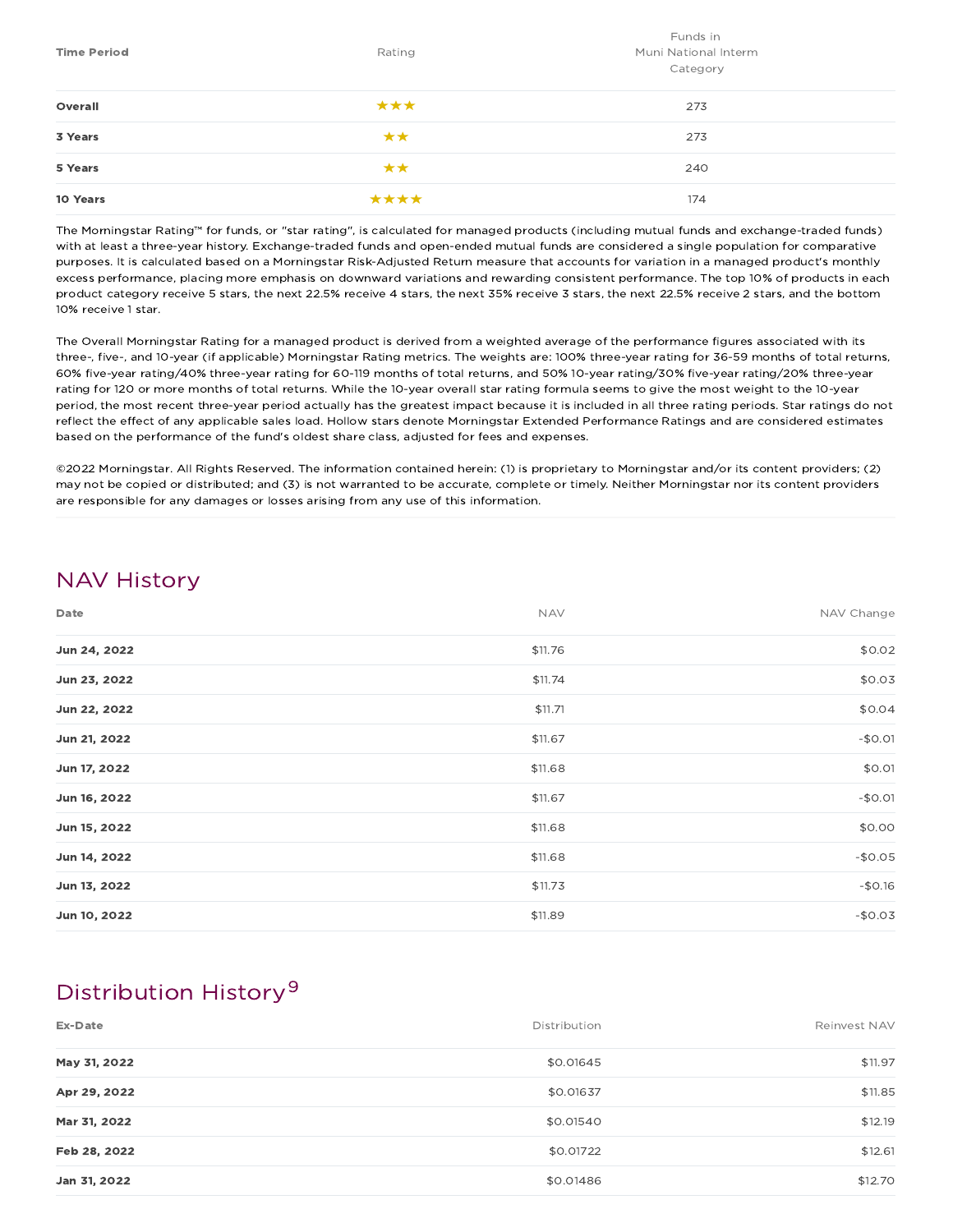| Ex-Date         | Distribution | Reinvest NAV |
|-----------------|--------------|--------------|
| Dec 31, 2021    | \$0.01480    | \$13.09      |
| Nov 30, 2021    | \$0.01579    | \$13.09      |
| Oct 29, 2021    | \$0.01485    | \$13.02      |
| Sep 30, 2021    | \$0.01529    | \$13.07      |
| Aug 31, 2021    | \$0.01512    | \$13.21      |
| <b>View All</b> |              |              |

No records in this table indicates that there has not been a distribution greater than .0001 within the past 3 years. Fund prospectus

## Capital Gain History<sup>9</sup>

| Ex-Date                                                                                                               | Short-Term | Long-Term | Reinvest NAV |
|-----------------------------------------------------------------------------------------------------------------------|------------|-----------|--------------|
| No records in this table indicates that there has not been a capital gain greater than .0001 within the past 3 years. |            |           |              |
| <b>Fund prospectus</b>                                                                                                |            |           |              |

Portfolio profile subject to change due to active management. Percentages may not total 100% due to rounding. Fund primarily invests in an affiliated investment company (Portfolio) with the same objective(s) and policies as the Fund and may also invest directly. References to investments are to the aggregate holdings of the Fund and the Portfolio.

## About Risk:

The value of investments held by the Fund may increase or decrease in response to economic, and financial events (whether real, expected or perceived) in the U.S. and global markets. There generally is limited public information about municipal issuers. As interest rates rise, the value of certain income investments is likely to decline. Investments in debt instruments may be affected by changes in the creditworthiness of the issuer and are subject to the risk of non-payment of principal and interest. The value of income securities also may decline because of real or perceived concerns about the issuer's ability to make principal and interest payments. The Fund is exposed to liquidity risk when trading volume, lack of a market maker or trading partner, large position size, market conditions, or legal restrictions impair its ability to sell particular investments or to sell them at advantageous market prices. The impact of the coronavirus on global markets could last for an extended period and could adversely affect the Fund's performance. No fund is a complete investment program and you may lose money investing in a fund. The Fund may engage in other investment practices that may involve additional risks and you should review the **Fund prospectus** for a complete description.

2. Bloomberg 10 Year Municipal Bond Index is an unmanaged index of municipal bonds traded in the U.S. with maturities ranging from 8-12 years. Unless otherwise stated, index returns do not reflect the effect of any applicable sales charges, commissions, expenses, taxes or leverage, as applicable. It is not possible to invest directly in an index. Historical performance of the index illustrates market trends and does not represent the past or future performance of the fund.

3. Source: Fund prospectus.

4. Net expense ratio reflects a contractual expense reimbursement that continues through 5/31/23. Without the reimbursement, if applicable, performance would have been lower.

7. The Morningstar Muni National Interm Category includes funds that invest in bonds issued by state and local governments that are free from federal taxes and typically have a duration between 4.5 and 7.0 years.

8. SEC 30-day yield is a standardized measure based on the estimated yield to maturity of a fund's investments over a 30-day period and is based on the maximum offer price at the date specified. The SEC 30-day yield is not based on the distributions made by the fund, which may differ. Subsidized yield reflects the effect of fee waivers and expense reimbursements. Distribution Rate at NAV is calculated by dividing the last distribution paid per share (annualized) by NAV. The Fund's monthly distribution may be comprised of ordinary income, net realized capital gains and returns of capital.

9. The Fund's distributions may be comprised of tax-exempt income, ordinary income, net realized capital gains and return of capital. The Fund will determine the tax characteristics of all Fund distributions after the end of the calendar year and will provide shareholders such information at that time. Please consult your tax advisor for further information.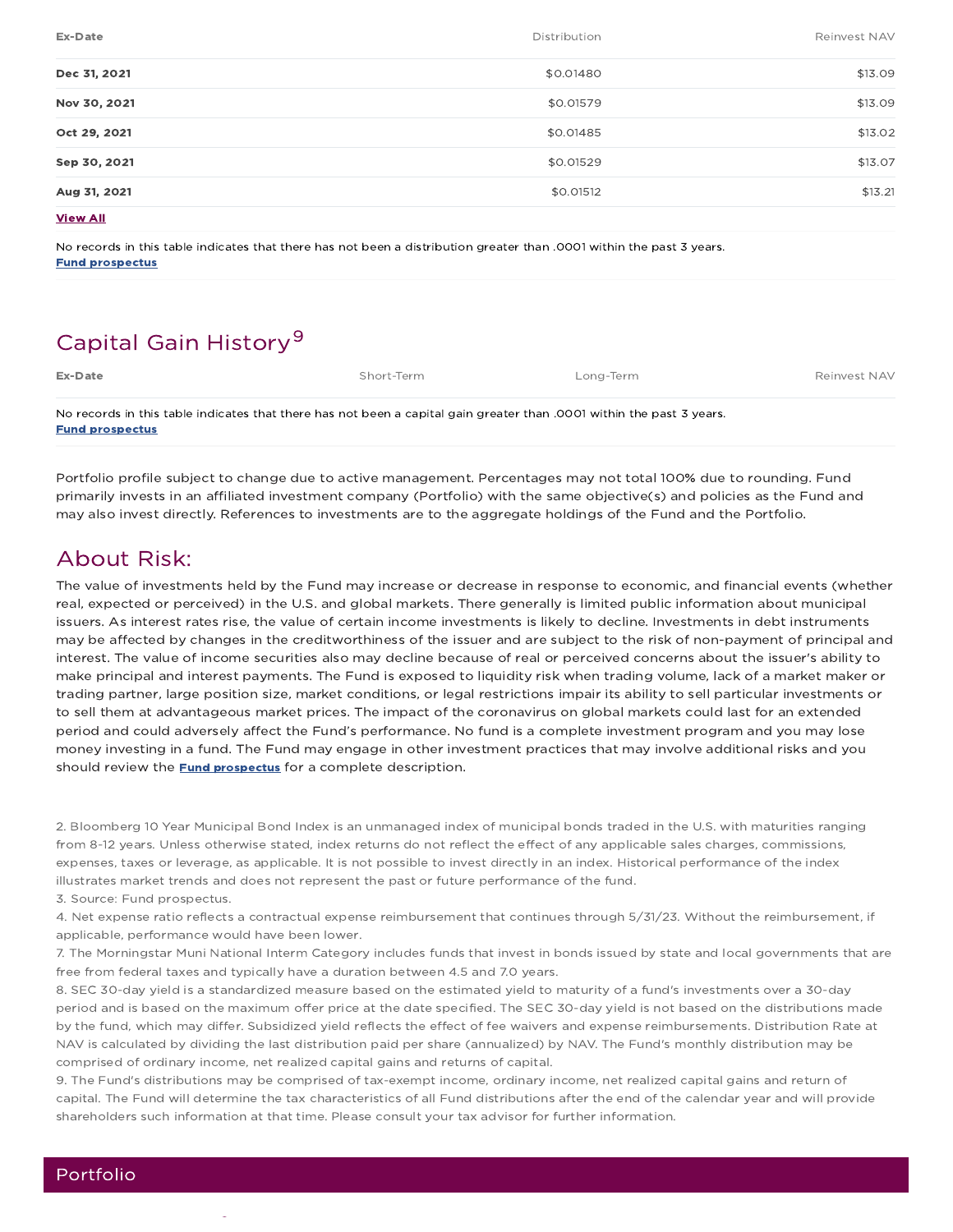# Asset Mix (%)<sup>6</sup><br>as of May 31, 2022

05/31/2022



| <b>Municipal Bonds</b> | 96.34  |
|------------------------|--------|
| Cash                   | 3.66   |
| <b>Total</b>           | 100.00 |

### Portfolio Statistics as of May 31, 2022

| <b>Number of Holdings</b>          | 512       |
|------------------------------------|-----------|
| <b>Average Coupon</b>              | 4.39%     |
| <b>Average Maturity</b>            | 8.70 yrs. |
| <b>Average Effective Maturity</b>  | 5.84 yrs. |
| <b>Average Duration</b>            | 4.83 yrs. |
| <b>Average Price</b>               | \$108.22  |
| % Prerefunded (% of Bond Holdings) | 2.40%     |

## Sector Breakdown (%)<sup>6</sup>

| as of May 31, 2022         |       |
|----------------------------|-------|
| <b>General Obligations</b> | 20.27 |
| <b>General Revenue</b>     | 15.00 |
| <b>Transportation</b>      | 12.00 |
| <b>Education</b>           | 11.74 |
| <b>Health Care</b>         | 9.98  |
| <b>Electric Utilities</b>  | 4.11  |
| <b>Water and Sewer</b>     | 3.99  |
| <b>Hospital</b>            | 3.90  |
| Housing                    | 3.26  |
| <b>Other Revenue</b>       | 3.09  |
| View All                   |       |

## Credit Quality (%)<sup>10</sup>

05/31/2022 as of May 31, 2022



| <b>AAA</b>     | 16.42 |
|----------------|-------|
| AA             | 50.28 |
| $\overline{A}$ | 27.12 |
| <b>BBB</b>     | 6.12  |

## Maturity Distribution (%)<sup>6</sup>

as of May 31, 2022

05/31/2022



| <b>Less Than 1 Year</b> | 1.39 |
|-------------------------|------|
| 1 To 3 Years            | 5.22 |
| 3 To 5 Years            | 8.22 |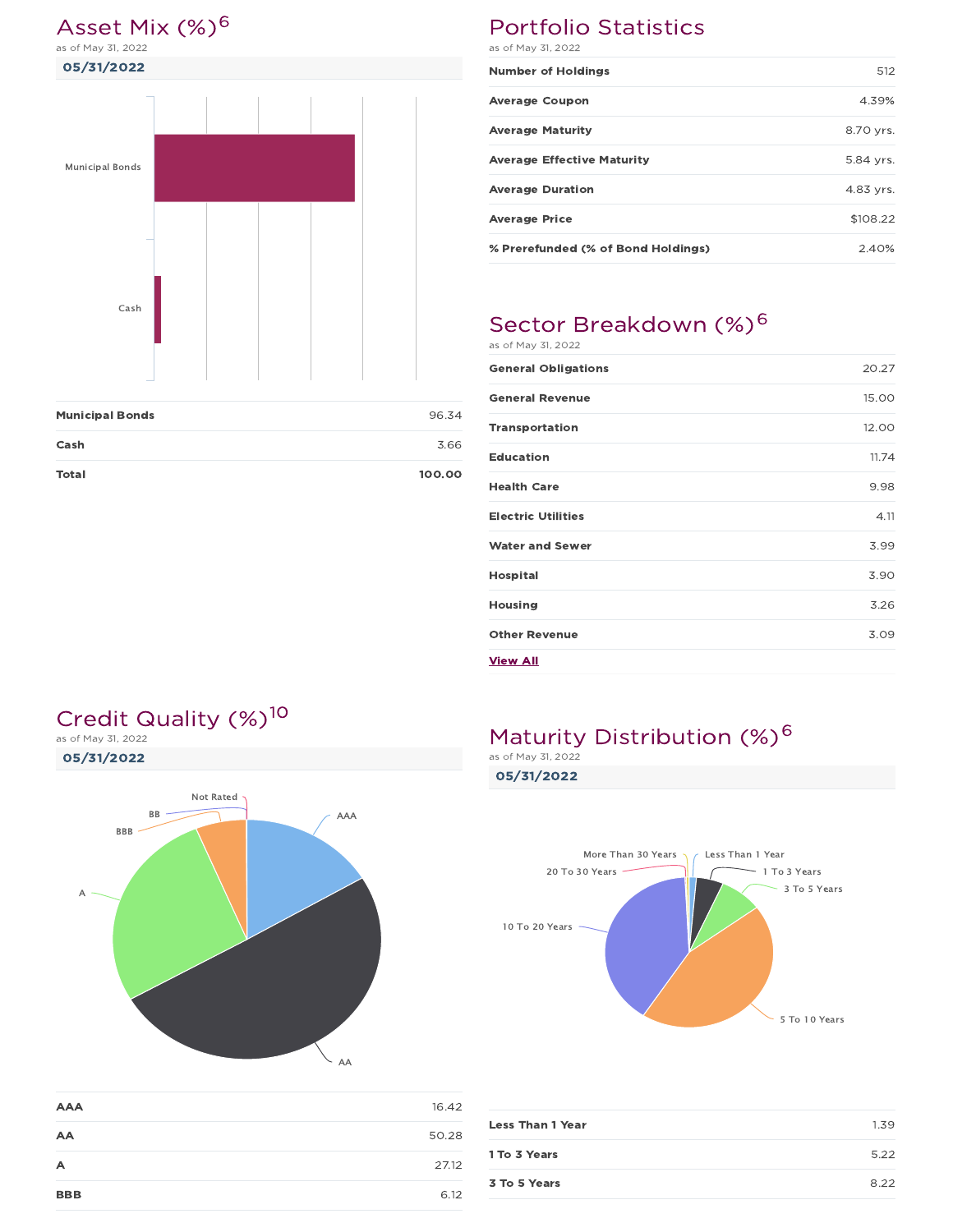| <b>Not Rated</b> | <b>Total</b> | 100.00 |
|------------------|--------------|--------|
|                  |              | 0.02   |
| <b>BB</b>        |              | 0.04   |

Ratings are based on Moody's, S&P or Fitch, as applicable. If securities are rated differently by the ratings agencies, the highest rating is applied. Ratings, which are subject to change, apply to the creditworthiness of the issuers of the underlying securities and not to the Fund or its shares. Credit ratings measure the quality of a bond based on the issuer's creditworthiness, with ratings ranging from AAA, being the highest, to D, being the lowest based on S&P's measures. Ratings of BBB or higher by S&P or Fitch (Baa or higher by Moody's) are considered to be investment-grade quality. Credit ratings are based largely on the ratings agency's analysis at the time of rating. The rating assigned to any particular security is not necessarily a reflection of the issuer's current financial condition and does not necessarily reflect its assessment of the volatility of a security's market value or of the liquidity of an investment in the security. Holdings designated as "Not Rated" are not rated by the national ratings agencies stated above.

## Fund Holdings 6,11

as of Apr 30, 2022

| Holding                                                                     | Coupon Rate | Maturity Date | % of Net Assets |
|-----------------------------------------------------------------------------|-------------|---------------|-----------------|
| <b>Kentucky Public Energy Authority</b>                                     | 4.00%       | 02/01/2050    | 2.14%           |
| <b>Main Street Natural Gas Inc.</b>                                         | 4.00%       | 05/01/2052    | 2.09%           |
| <b>Triborough Bridge Tunnel Authority</b>                                   | 5.00%       | 11/15/2029    | 2.04%           |
| <b>New York City Housing Development Corp</b>                               | 0.44%       | 11/01/2060    | 1.89%           |
| <b>United States Dollar</b>                                                 |             |               | 1.81%           |
| <b>CommonSpirit Health Obligated Group</b>                                  | 1.84%       | 02/01/2046    | 1.61%           |
| <b>Mass General Brigham Inc.</b>                                            | 0.44%       | 07/01/2040    | 1.42%           |
| <b>City of Portland OR</b>                                                  | 5.00%       | 06/01/2030    | 0.97%           |
| <b>City of Richmond VA Public Utility Revenue</b>                           | 4.00%       | 01/15/2036    | 0.93%           |
| University of Florida Department of Housing Residence Education Hsg Sys Rev | 4.00%       | 07/01/2033    | 0.91%           |
| <b>View All</b>                                                             |             |               |                 |

Portfolio profile subject to change due to active management. Percentages may not total 100% due to rounding. Fund primarily invests in an affiliated investment company (Portfolio) with the same objective(s) and policies as the Fund and may also invest directly. References to investments are to the aggregate holdings of the Fund and the Portfolio.

## About Risk:

The value of investments held by the Fund may increase or decrease in response to economic, and financial events (whether real, expected or perceived) in the U.S. and global markets. There generally is limited public information about municipal issuers. As interest rates rise, the value of certain income investments is likely to decline. Investments in debt instruments may be affected by changes in the creditworthiness of the issuer and are subject to the risk of non-payment of principal and interest. The value of income securities also may decline because of real or perceived concerns about the issuer's ability to make principal and interest payments. The Fund is exposed to liquidity risk when trading volume, lack of a market maker or trading partner, large position size, market conditions, or legal restrictions impair its ability to sell particular investments or to sell them at advantageous market prices. The impact of the coronavirus on global markets could last for an extended period and could adversely affect the Fund's performance. No fund is a complete investment program and you may lose money investing in a fund. The Fund may engage in other investment practices that may involve additional risks and you should review the **Fund prospectus** for a complete description.

| Total              | 100.00 |
|--------------------|--------|
| More Than 30 Years | 0.53   |
| 20 To 30 Years     | 0.25   |
| 10 To 20 Years     | 40.06  |
| 5 To 10 Years      | 44.33  |
|                    |        |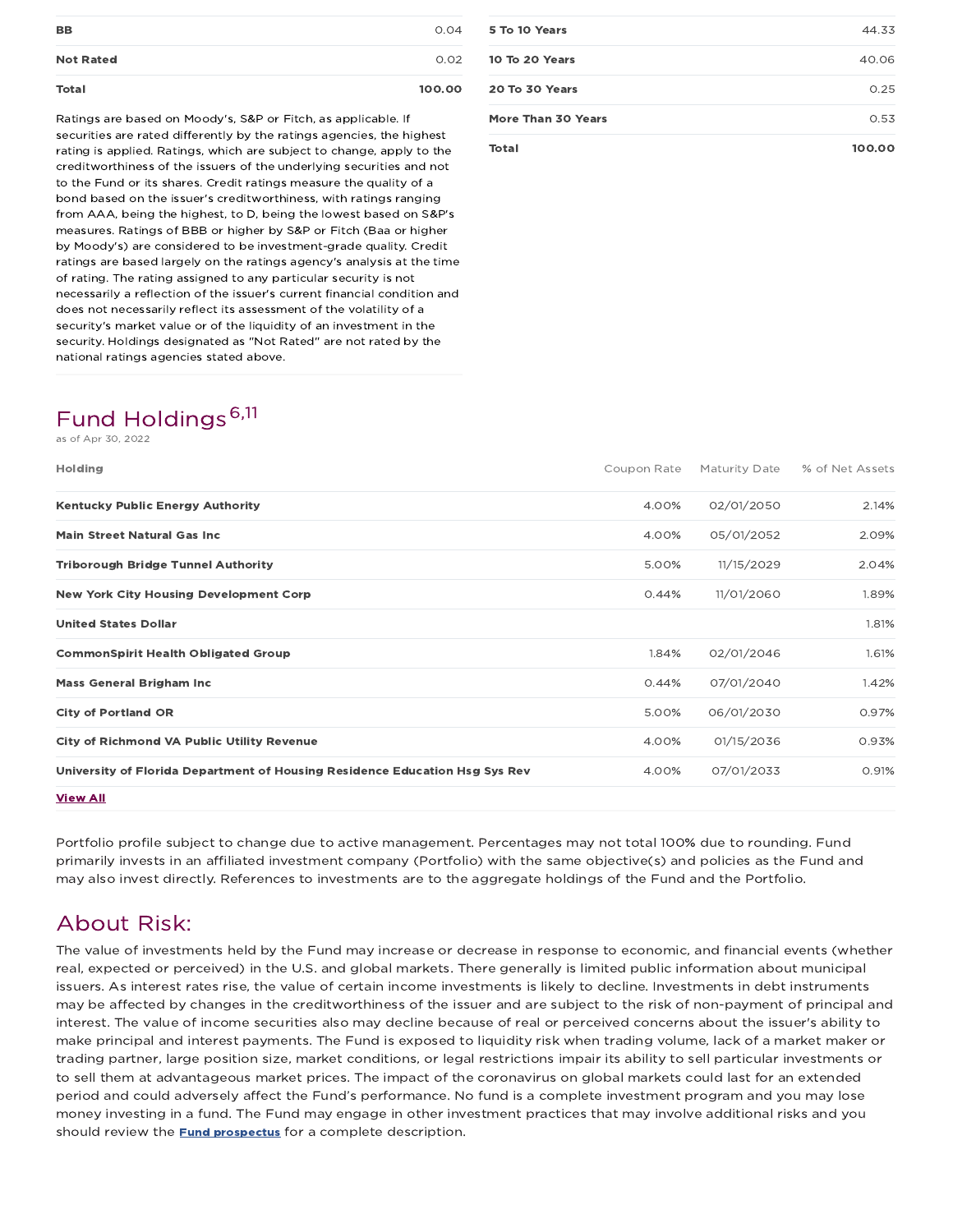6. Percent of total net assets.

10. Percent of bond holdings.

11. The following list reflects unaudited securities holdings (excluding derivatives positions). Holdings information may differ if presented as of trade date. Due to rounding, holdings of less than 0.005% may show as 0.00%. Portfolio information subject to change due to active management.

#### Management



Devin J. Cooch, CFA Director, Portfolio Management of Parametric Joined Eaton Vance 2009 Joined Parametric Portfolio Associates 2019

#### Biography

Devin Cooch is director, portfolio management at Parametric Portfolio Associates LLC. He is on Parametric's fixed-income team where he is responsible for buy and sell decisions, portfolio construction and risk management for the firm's tax-advantaged bond strategies (TABS). He joined Parametric in 2019 from Eaton Vance when Eaton Vance's TABS business shifted to Parametric.

Devin began his career in the investment management industry in 2008. Before joining Parametric, he was a municipal portfolio manager at Eaton Vance. Previously, he was affiliated with M.D. Sass, where he was a trading assistant and accountant, and with KPMG, LLP.

Devin earned a B.A. in economics, magna cum laude, from Bucknell University. He is a CFA charterholder.

#### Education

B.A. Bucknell University

#### Experience

• Managed Fund since 2021

#### Other funds managed

- Parametric TABS 1-to-10 Year Laddered Municipal Bond Fund
- Parametric TABS 10-to-20 Year Laddered Municipal Bond Fund
- Parametric TABS Intermediate-Term Municipal Bond Fund
- Parametric TABS Short-Term Municipal Bond Fund

#### Alison Wagner, CFA

Portfolio Manager Joined Parametric Portfolio Associates in 2015

#### Biography

Alison Wagner is a portfolio manager and trader on Parametric's Fixed Income Investment team. She is responsible for buy and sell decisions, portfolio construction, and risk management for the firm's tax-advantaged bond strategies.

She joined the firm in 2015 (originally as an employee of Parametric's parent company, Eaton Vance). Before joining Eaton Vance, she worked at Bloomberg, LP.

Alison earned a BS in management with a concentration in finance from Boston College. She is a CFA charterholder.

#### Education

B.S. Boston College

#### Experience

• Managed Fund since 2022

#### Other funds managed

- Parametric TABS 1-to-10 Year Laddered Municipal Bond Fund
- Parametric TABS 10-to-20 Year Laddered Municipal Bond Fund
- Parametric TABS Intermediate-Term Municipal Bond Fund
- Parametric TABS Short-Term Municipal Bond Fund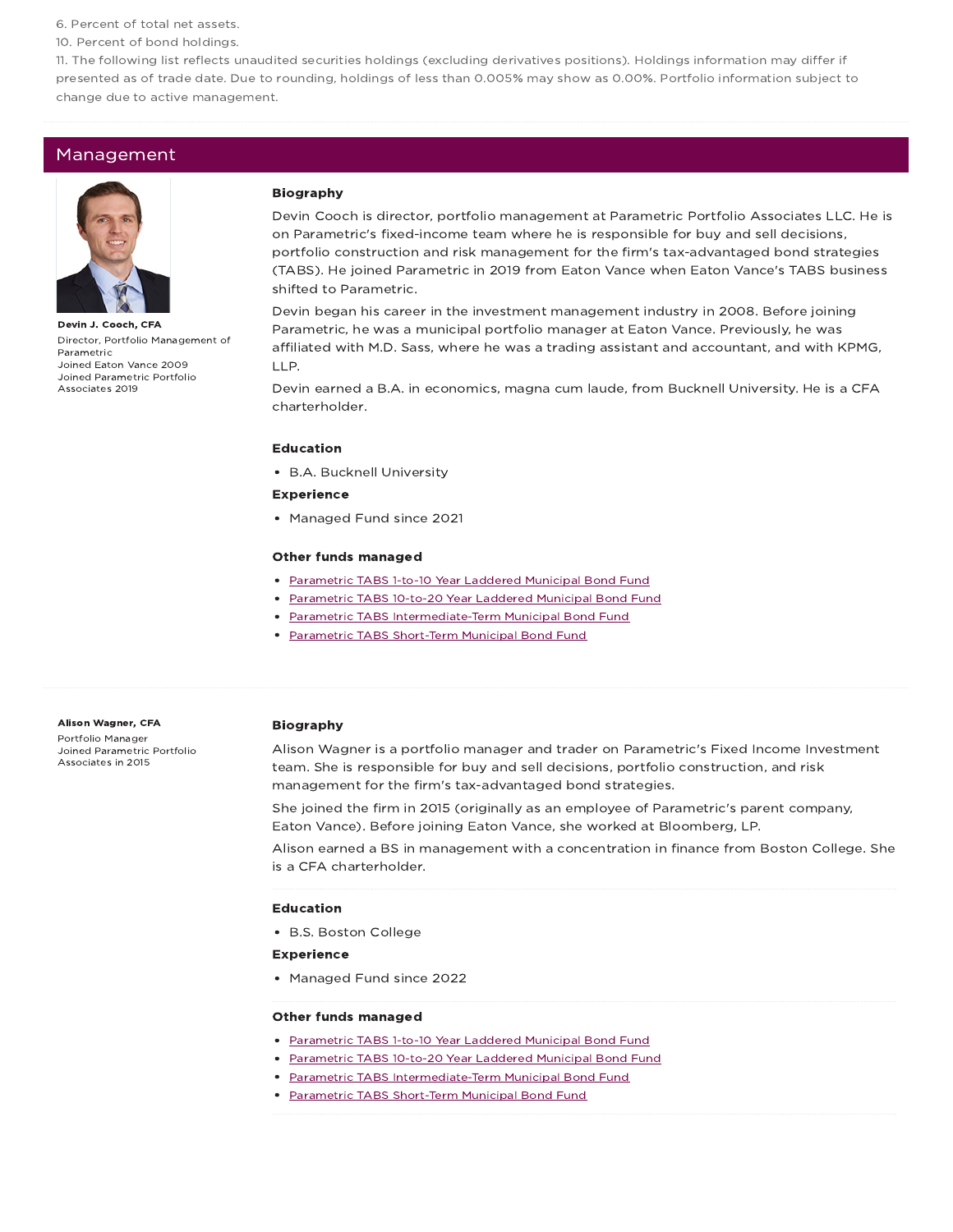

Brian C. Barney, CFA Managing Director, Institutional Portfolio Management of Parametric Joined Eaton Vance 2008 Joined Parametric Portfolio Associates 2019

#### Biography

Brian Barney is managing director - institutional portfolio management at Parametric Portfolio Associates LLC. He directs institutional portfolio strategies and is a municipal portfolio manager on Parametric's fixed-income team where he is responsible for buy and sell decisions, portfolio construction and risk management for the firm's tax-advantaged bond strategies (TABS). He joined Parametric in 2019 from Eaton Vance when Eaton Vance's TABS business shifted to Parametric.

Brian began his career in the investment management industry in 2001. Before joining Parametric, he was director of institutional portfolio strategies and a municipal portfolio manager at Eaton Vance. Previously, he was vice president and municipal portfolio manager at M.D. Sass.

Brian earned a B.S. in systems engineering from the University of Virginia. He is a CFA charterholder.

#### Education

B.S. University of Virginia

#### Experience

• Managed Fund since 2012

#### Other funds managed

- Parametric TABS 1-to-10 Year Laddered Municipal Bond Fund
- Parametric TABS 10-to-20 Year Laddered Municipal Bond Fund
- Parametric TABS Intermediate-Term Municipal Bond Fund
- Parametric TABS Short-Term Municipal Bond Fund

### Literature

### Literature



Download - Last updated: Mar 31, 2022

**Commentary** Download - Last updated: Mar 31, 2022



#### Annual Report

Download - Last updated: Jan 31, 2022

## Municipal Bond Market Monitor

Download - Last updated: Apr 12, 2022

### Full Prospectus

Download - Last updated: Jun 1, 2022



Q1 Holdings Download - Last updated: Apr 30, 2021

#### Q3 Holdings

Download - Last updated: Oct 31, 2021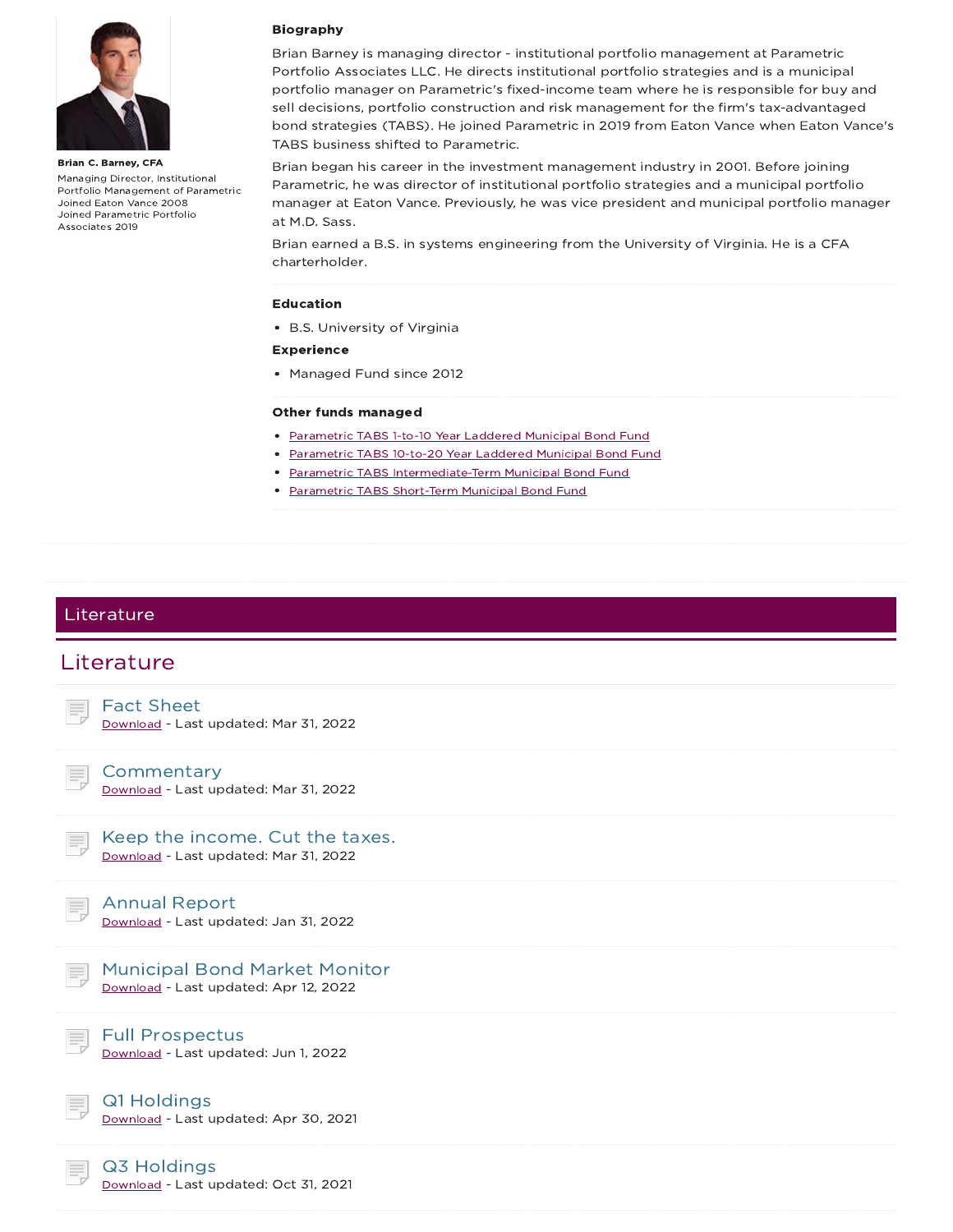| ₹  | Holdings - Form N-PORT<br>Download                                                       |
|----|------------------------------------------------------------------------------------------|
| 巪  | Roll with the punches from rising interest rates<br>Download - Last updated: May 1, 2021 |
| 巪  | SAI<br>Download - Last updated: Jun 1, 2022                                              |
| Ħ. | <b>Semi-Annual Report</b><br>Download - Last updated: Jul 31, 2021                       |
| Ħ, | <b>Summary Prospectus</b><br>Download - Last updated: Jun 1, 2022                        |
|    |                                                                                          |

## **E** Eaton Vance

| ПΤ |  |  |
|----|--|--|
|    |  |  |



#### **HEADQUARTERS** Two International Place Boston, MA 02110

| <b>Investments</b> |
|--------------------|
| Eaton Vance Funds  |

Parametric Funds

Calvert Funds

Separately Managed Accounts

Closed-End Funds and Term Trusts

| <b>Insights</b> |
|-----------------|
|-----------------|

Advisory Blog

Monthly Market Monitor

Market Update Events<sup>2</sup>

The Advisor Institute

Taxes & Tools Investment Tax Center Tax Information Investment Tax Calculator Laddered Investing Interest Rate Scenario Tool Concentrated Stock Position Calculator Tax-Equivalent Yield Calculator

#### **Resources**

Forms & E-Delivery

Mutual Funds & Abandoned Property

**DST** Vision

AdvisorCentral

Accessibility | Business Continuity | Privacy & Security | Terms & Conditions | Careers | Contact | Investor Account Access

Eaton Vance is part of Morgan Stanley Investment Management, the asset management division of Morgan Stanley.

This image indicates content designed specifically for Financial Advisors / Investment Professionals. This material is not to be used with the public.

Before investing in any Eaton Vance fund, prospective investors should consider carefully the fund's investment objective(s), risks, and charges and expenses. For openend mutual funds, the fund's current prospectus contains this and other information about the fund. To obtain <sup>a</sup> mutual fund prospectus or summary prospectus and the most recent annual and semiannual shareholder reports, contact your financial advisor or download a copy here. Read the prospectus carefully before you invest or send money. For closed-end funds, you should contact your financial advisor. To obtain the most recent annual and semi-annual shareholder report for <sup>a</sup> closed-end fund